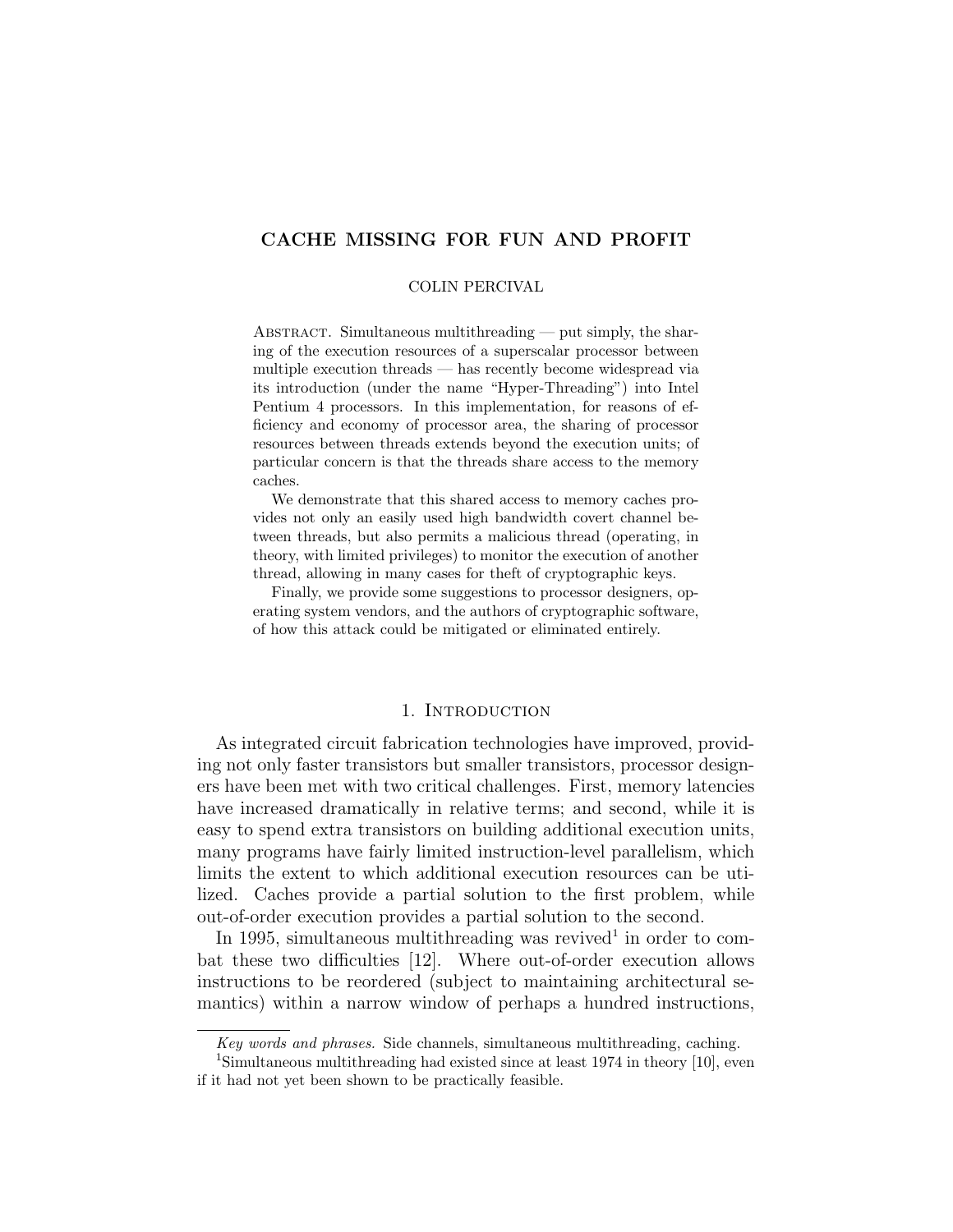simultaneous multithreading allows instructions to be reordered across threads; that is, rather than having the operating system perform context switches between two threads, it can schedule both threads simultaneously on the same processor, and instructions will be interleaved, dramatically increasing the utilization of existing execution resources.

On the 2.8 GHz Intel Pentium 4 with Hyper-Threading processor, with which the remainder of this paper is concerned<sup>2</sup>, the two threads being executed on each processor share more than merely the execution units; of particular concern to us, they share access to the memory caches [8]. Caches have already been demonstrated to be cryptographically dangerous: Many implementations of AES [9] are subject to timing attacks arising from the non-constancy of S-box lookup timings [1]. However, having caches shared between threads provides a vastly more dangerous avenue of attack.

## 2. Covert communication via paging

To see how shared caches can create a cryptographic side-channel, we first step back for a moment to a simpler problem — covert channels  $[7]$ — and one of the classic examples of such a channel: virtual memory paging.

Consider two processes, known as the Trojan process and the Spy process, operating at different privilege levels on a multilevel secure system, but both with access to some large reference file (naturally, on a multilevel secure system this access would necessarily be read-only). The Trojan process now reads a subset of pages in this reference file, resulting in page faults which load the selected pages from disk into memory. Once this is complete (or even in the middle of this operation) the Spy process reads every page of the reference file and measures the time taken for each memory access. Attempts to read pages which have been previously read by the Trojan process will complete very quickly, while those pages which have not already been read will incur the (easily measurable) cost of a disk access. In this manner, the Trojan process can repeatedly communicate one bit of information to the Spy process in the time it takes for a page to be loaded from disk into memory, up to a total number of bits equal to the size (in pages) of the shared reference file.

<sup>2</sup>We examine the 2.8 GHz Intel Pentium 4 with Hyper-Threading processor for reasons of availability, but expect that the results in this paper will apply equally to all processors with the same simultaneous multithreading and memory cache design.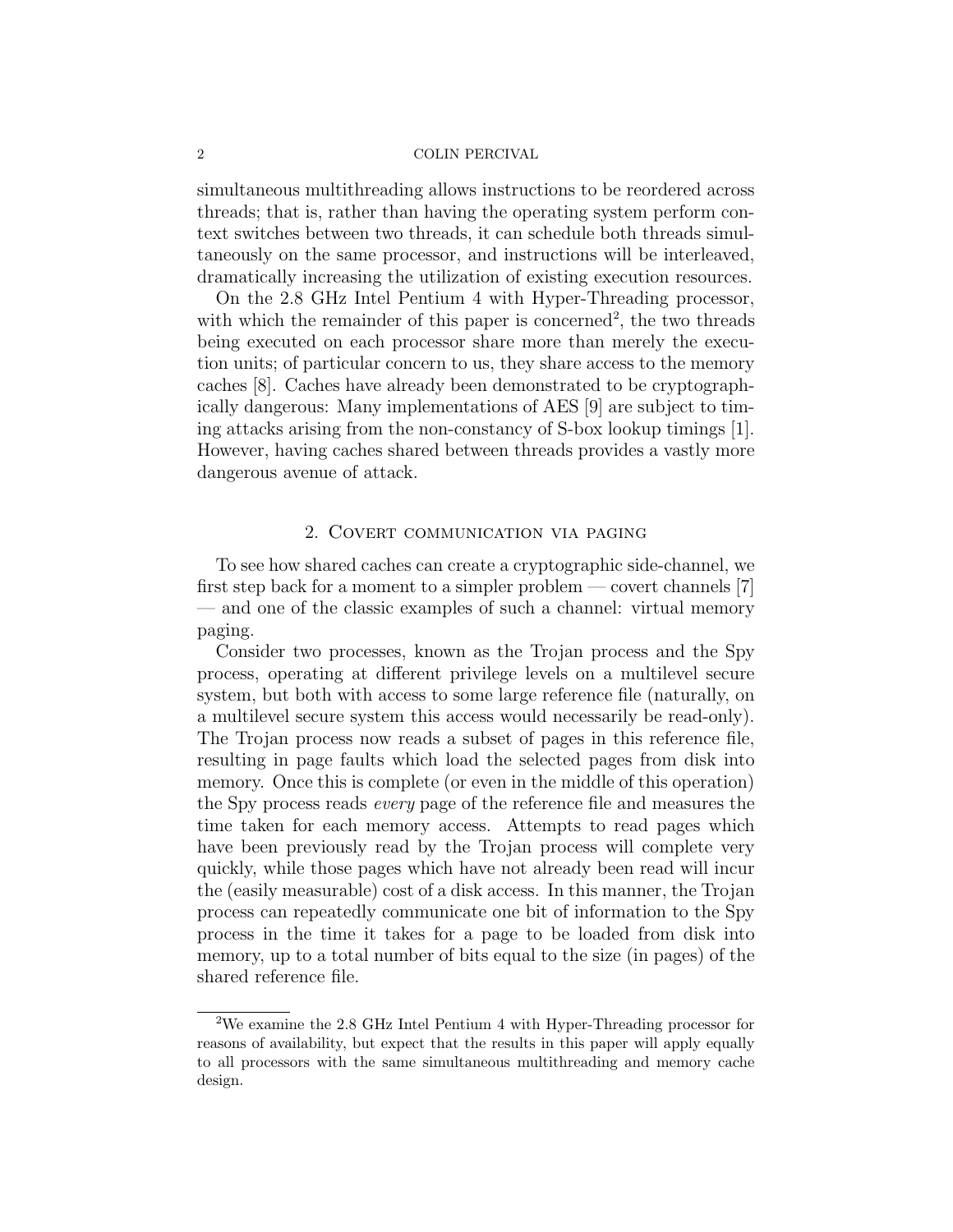If the two processes do not share any reference file, this approach will not work, but instead an opposite approach may be taken: Instead of faulting pages into memory, the Trojan process can fault pages out of memory. Assume that the Trojan and Spy processes each have an address space of more than half of the available system memory and the operating system uses a least-recently-used page eviction strategy. To transmit a "one" bit, the Trojan process reads its entire address space; to transmit a "zero" bit, the Trojan process spins for the same amount of time while only accessing a single page of memory. The Spy process now repeatedly measures the amount of time needed to read its entire address space. If the Trojan process was sending a "one" bit, then the operating system will have evicted pages owned by the Spy process from memory, and the necessary disk activity when those pages are accessed will provide an easily measurable time difference. While this covert channel has far lower bandwidth than the previous channel — it operates at a fraction of a bit per second, compared to a few hundred bits per second — it demonstrates how a shared cache can be used as a covert channel, even if the two communicating processes do not have shared access to any potentially cached data.

## 3. L1 cache missing

The L1 data cache in the Pentium 4 consists of 128 cache lines of 64 bytes each, organized into 32 4-way associative sets. This cache is completely shared between the two execution threads; as such, each of the 32 cache sets behaves in the same manner as the paging system discussed in the previous section: The threads cannot communicate by loading data into the cache, since no data is shared between the two threads<sup>3</sup> , but they can communicate via a timing channel by forcing each other's data out of the cache.

A covert channel can therefore be constructed as follows: The Trojan process allocates an array of 2048 bytes, and for each 32-bit word it wishes to transmit, it accesses byte  $64i$  of the array iff bit i of the word is set. The Spy process allocates an array of 8192 bytes, and repeatedly measures the amount of time needed to read bytes  $64i$ ,  $64i + 2048$ ,  $64i + 4096$ , and  $64i + 6144$  for each  $0 \leq i \leq 32$ . Each memory access performed by the Trojan will evict a cache line owned by the Spy,

<sup>&</sup>lt;sup>3</sup>By default, cache lines are tagged according to which thread "owns" them and cannot be accessed by the other thread; this behaviour may be modified by the operating system, but only to the extent of allowing cache line sharing between threads with the same paging tables, and such threads can already communicate.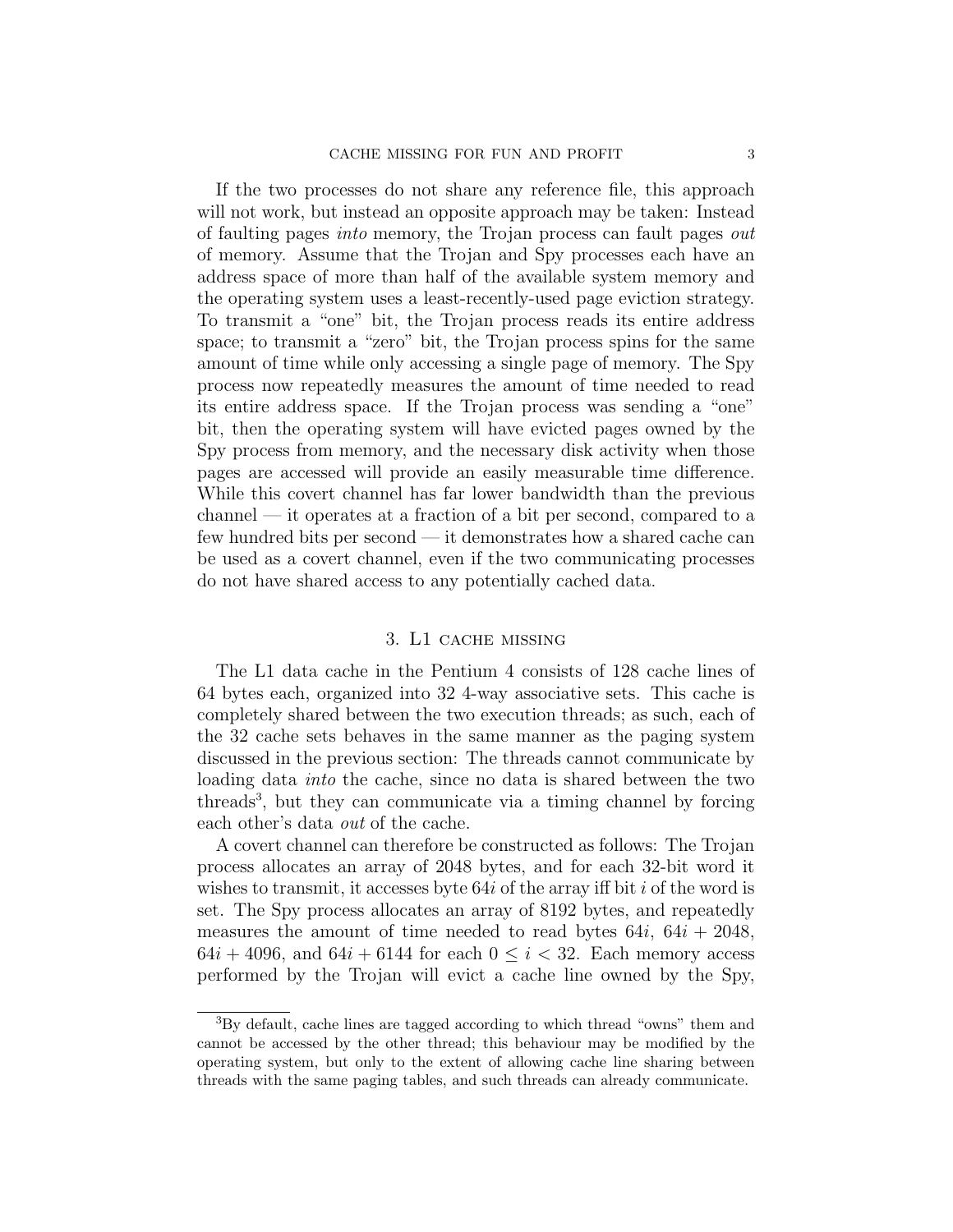```
mov ecx, start_of_buffer
        sub length_of_buffer, 0x2000
        rdtsc
        mov esi, eax
        xor edi, edi
loop:
        prefetcht2 [ecx + edi + 0x2800]
        add cx, [ecx + edi + 0x0000]
        imul ecx, 1
        add cx, [ecx + edi + 0x0800]
        imul ecx, 1
        add cx, [ecx + edi + 0x1000]
        imul ecx, 1
        add cx, [ecx + edi + 0x1800]
        imul ecx, 1
        rdtsc
        sub eax, esi
        mov [ecx + edi], ax
        add esi, eax
        imul ecx, 1
        add edi, 0x40
        test edi, 0x7C0
        jnz loop
        sub edi, 0x7FE
        test edi, 0x3E
        jnz loop
        add edi, 0x7C0
        sub length_of_buffer, 0x800
        jge loop
```
FIGURE 1. Example code for a Spy process monitoring the L1 cache.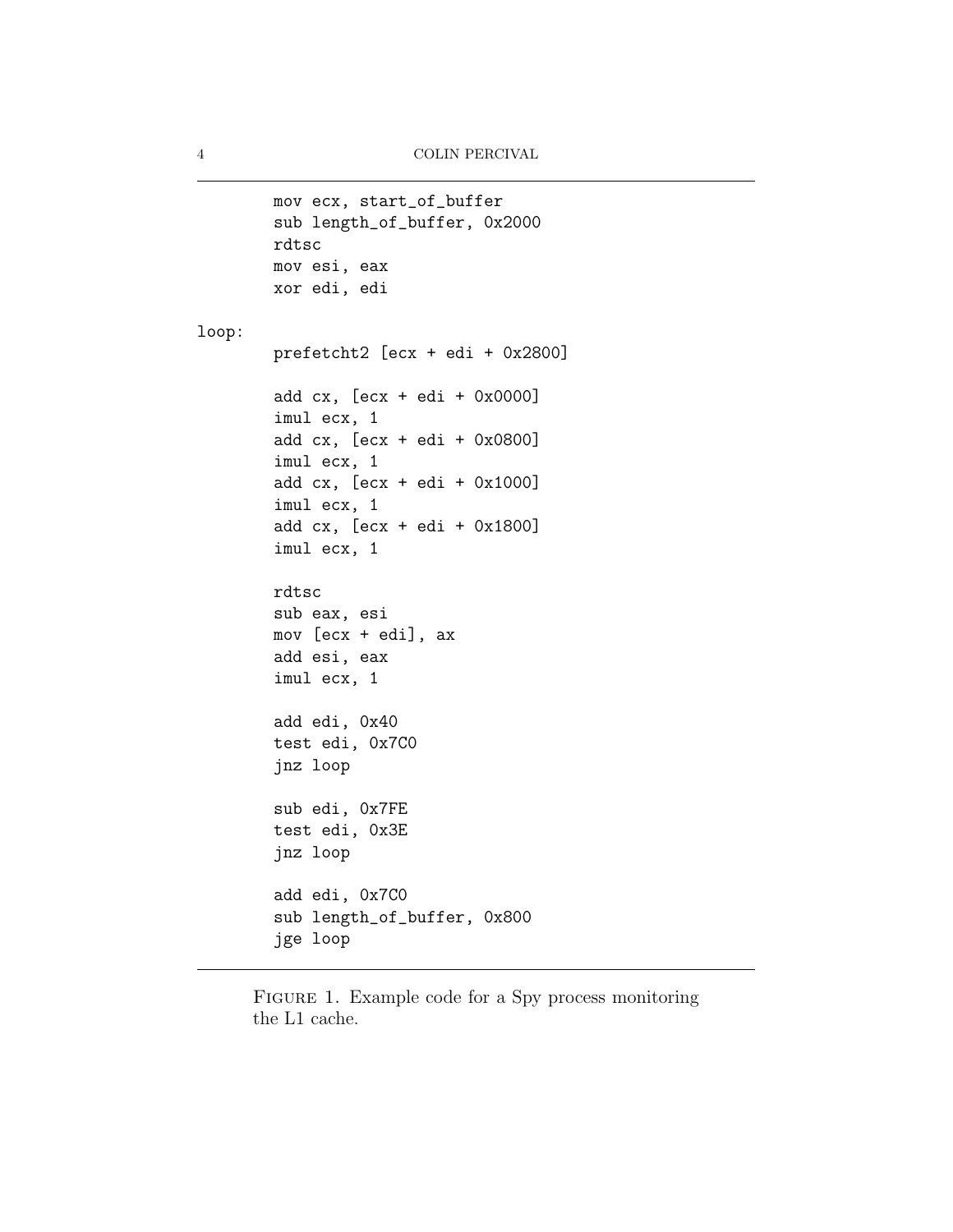resulting in lines being reloaded from the L2 cache<sup>4</sup>, which adds an additional latency of approximately 30 cycles if the memory accesses are dependent. This alone would not be measurable, thanks to the long latency of the RDTSC (read time stamp counter) instruction, but this problem is resolved by adding some high-latency instructions – for example, integer multiplications – into the critical path. In Figure 1 we show an example of how the Spy process could measure and record the amount of time required to access all the cache lines of each set.

Using this code, 32 bits can be reliably transmitted from the Trojan to the Spy in roughly 5000 cycles with a bit error rate of under 25%; using an appropriate error correcting code, this provides a covert channel of 400 kilobytes per second on a 2.8 GHz processor.

## 4. L2 cache missing

The same general approach is effective in respect of the L2 cache, with a few minor complications. The Pentium 4 L2 cache (on the particular model which we are examining) consists of 4096 cache lines of 128 bytes each, organized into 512 8-way associative sets. However, the data TLB holds only 64 entries — only enough to provide address mappings for half of the cached data<sup>5</sup>. As a result, a Spy process operating in the same manner as described in the previous section will incur the cost of TLB misses on at least some of its memory accesses. To avoid allowing this to add noise to the measurements, we can resort to ensuring that every memory access incurs the cost of a TLB miss, by accessing each of the 128 pages (512 kB divided by 4 kB per page) before returning to the first page and accessing the second cache line it contains. (Another option would use a buffer of 16 MB, placing each potentially cached line into a separate page, but accessing the lines in a suitable order is just as effective.) Since the TLB entries have to be repeatedly reloaded, however, we also experience some additional cache misses, as the memory holding the paging tables will be repeatedly reloaded into the cache. Fortunately, this will only affect a small number of cache lines, leaving the vast majority of the cache in full working covert-channel order.

Another complication is introduced by the design of the Pentium 4 as a streaming processor. The "Advanced Transfer Cache" includes a capability for hardware prefetching: If a series of cache misses occur, in arithmetic progression, within a single page, then the cache will

<sup>&</sup>lt;sup>4</sup>In fact, thanks to the pseudo-LRU algorithm for cache line replacement, one memory access by the Trojan process causes four cache misses by the Spy.

<sup>5</sup>Unless 4 MB pages are used; but these are often not available to user processes.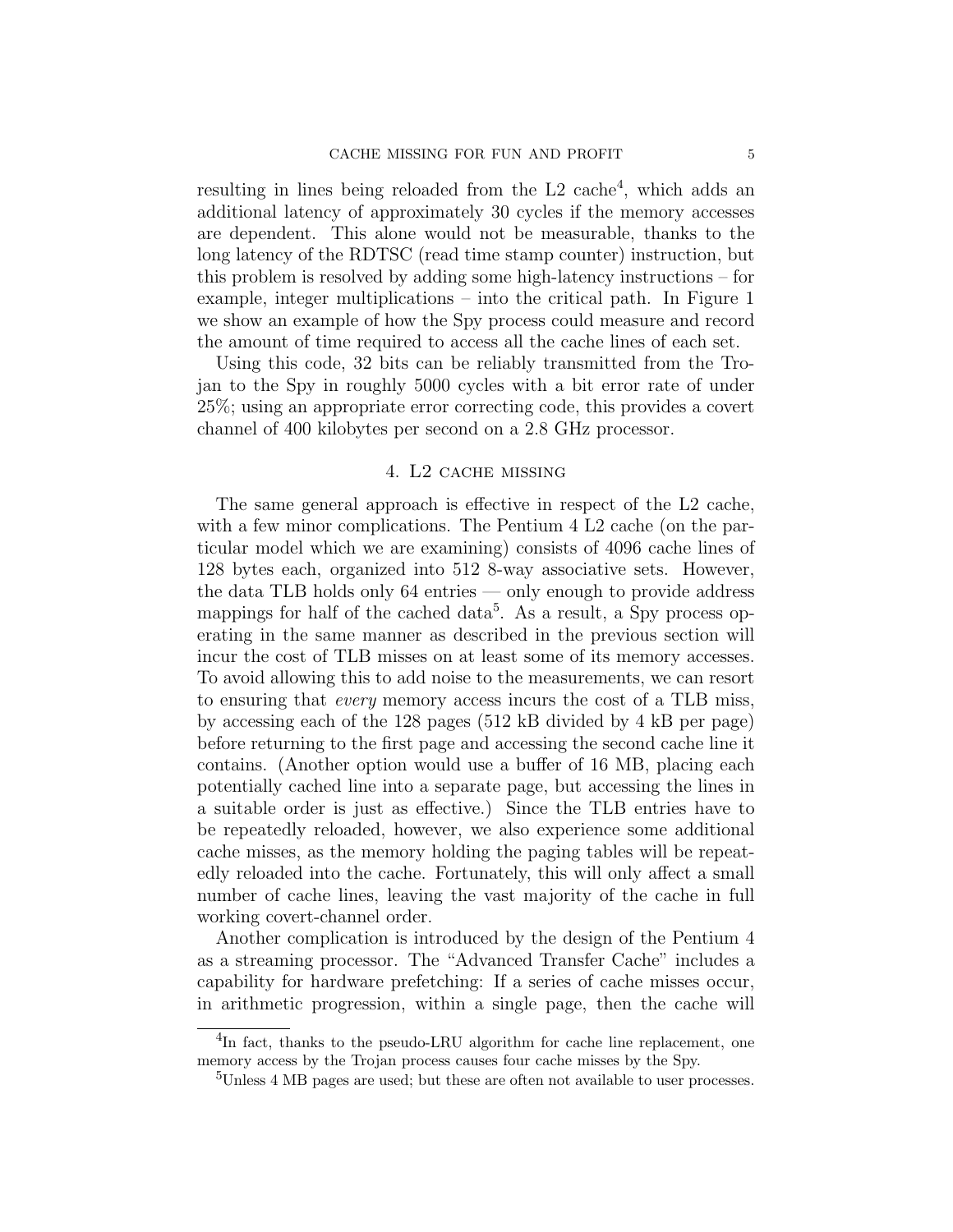"recognize" this as a data stream and prefetch two additional cache lines. This is quite effective for reducing cache misses; but since we instead want to maximize cache misses, it becomes a disadvantage. Here we can simply trust to luck: If we access cache lines in an irregular manner (e.g., following a *de Bruijn* cycle rather than accessing the lines in increasing address order), then it is unlikely that we will exhibit three or more cache misses in arithmetic progression, and the hardware prefetcher will not activate.

Finally, since the L2 cache is used for both data and code, there will be some inevitable cache collisions (and line evictions) caused by the instruction fetching activity.

Due to the lower memory bandwidth, increased size of L2 cache sets (8 lines of 128 bytes, vs. 4 lines of 64 bytes in the L1 cache), and noise introduced by memory activity associated with TLB misses and instruction fetching, the L2 cache provides a significantly lower bandwidth covert channel than the L1 cache. In roughly 350000 cycles (on the same machine as previously used), 512 bits can be transmitted with an error rate of under 25%; this provides a channel of approximately 100 kilobytes per second.

Despite the reduced bandwidth, however, the L2-collision covert channel is potentially more interesting than the L1-collision channel: On systems without symmetric multithreading  $-$  i.e., where the Trojan and Spy processes are always separated by context switches — the contents of the L1 cache will tend to be fairly comprehensively replaced between schedulings of the Spy process; the L2 cache however, due to its larger size, is often not completely replaced, allowing it to be used as a covert channel with a bandwidth of a several bits per context switch. On an otherwise quiescent system this could easily provide a covert channel of a few kilobits per second, and several times that if the kernel makes the POSIX sched\_yield(2) system call [4] available.

## 5. OpenSSL key theft

Having demonstrated the effectiveness of this cache-missing approach in the construction of a covert channel, we now examine it as a cryptanalytic side channel. Taking as a demonstration platform OpenSSL 0.9.7c [11] running on FreeBSD 5.2.1-RELEASE-p13 [3], we perform a 1024-bit private RSA operation in one process (via the command openssl rsautl -inkey priv.key -sign), while running the L1 Spy process described in Section 3. To ensure that the two processes run simultaneously, we start running the Spy process before we start OpenSSL, and stop it after OpenSSL has finished, while minimizing the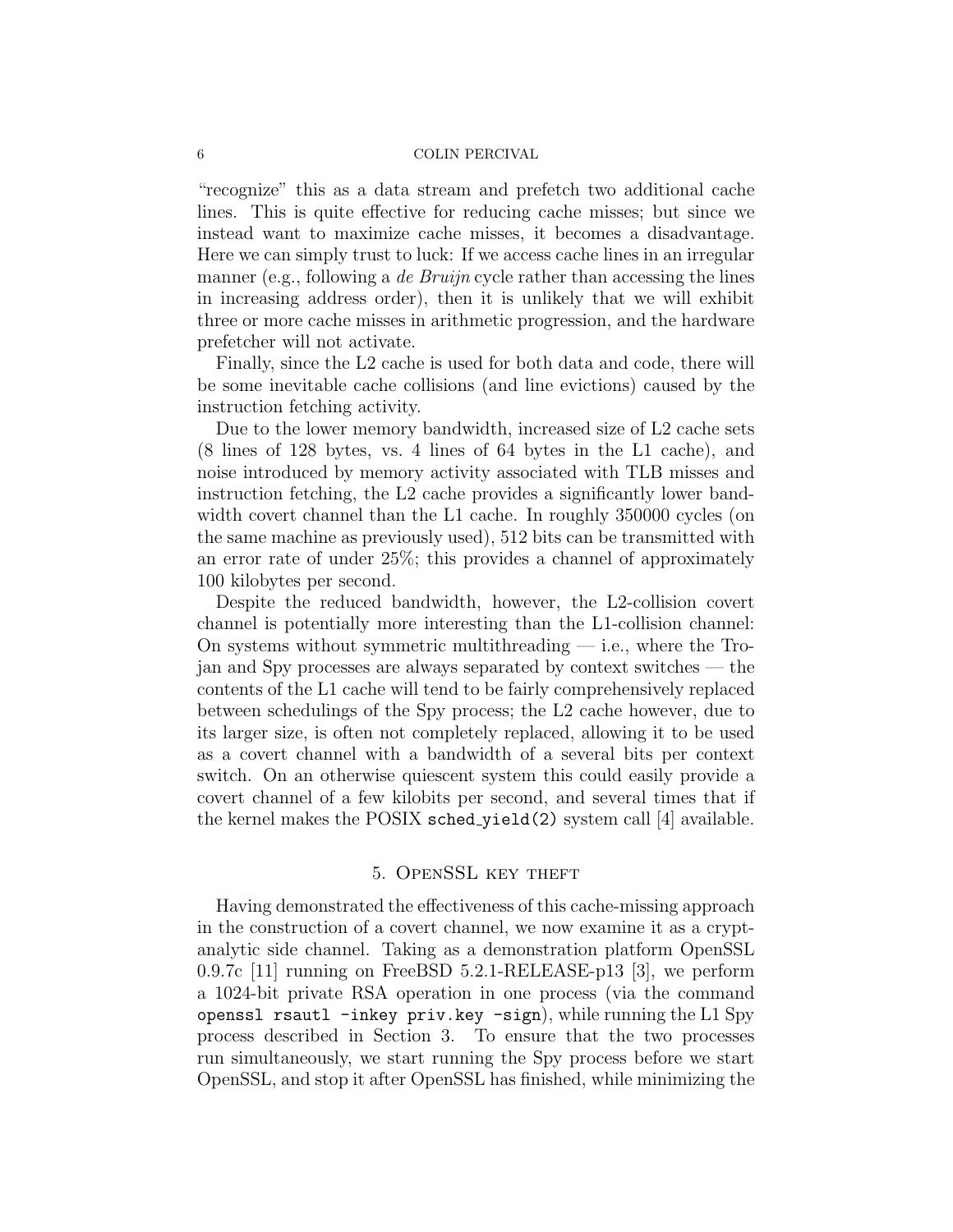

Figure 2. Part of a 512-bit modular exponentiation in OpenSSL 0.9.7c. The shading of each block indicates the number of cycles needed to access all the lines in a cache set, ranging from 120 cycles (white) to over 170 (black). The circled regions reveal information about the multipliers  $a^{2k+1}$  being used.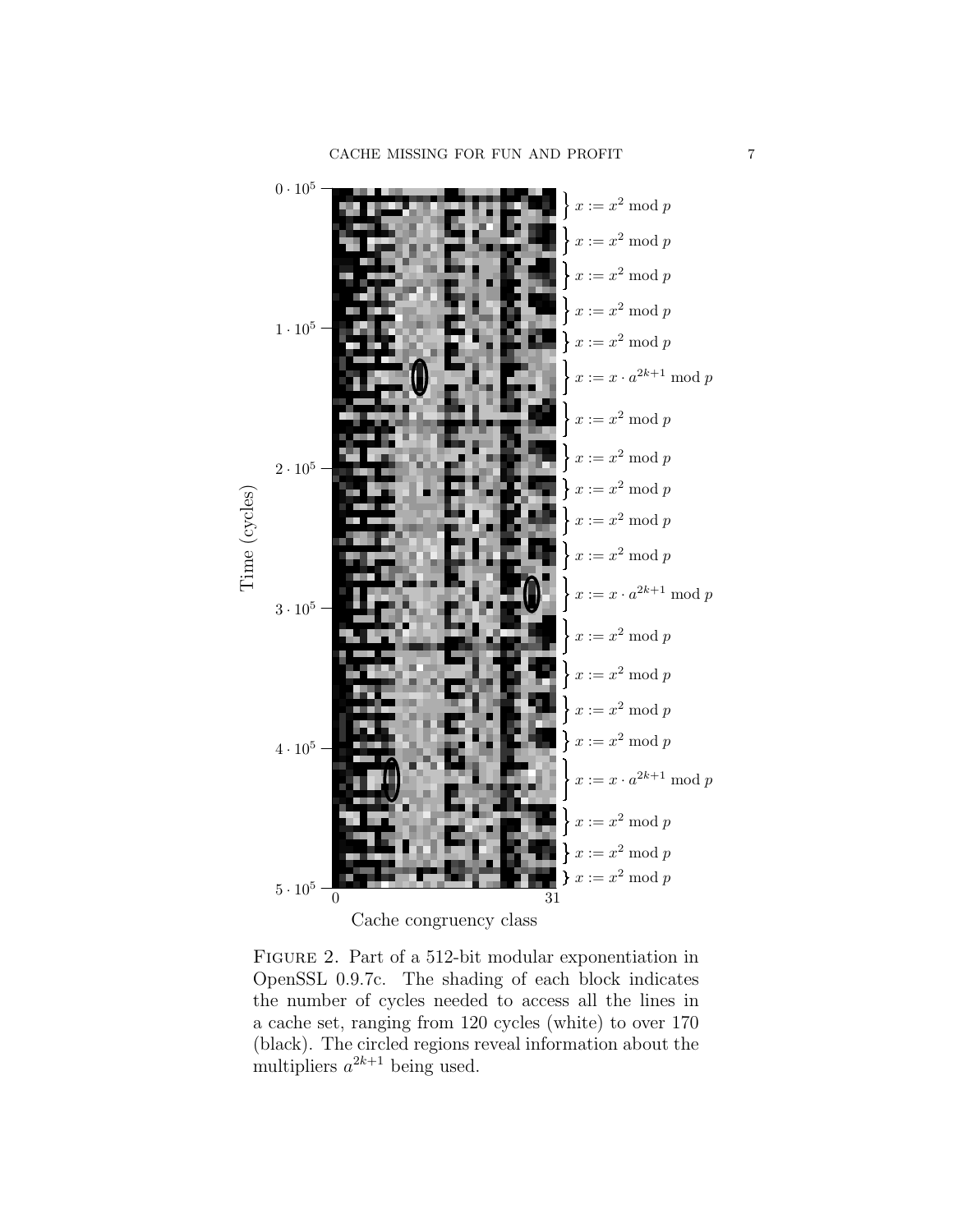number of other processes running; without these steps, an attacker might need to make several attempts before he successfully "spies" upon OpenSSL.

Since OpenSSL uses the Chinese Remainder Theorem [6] when performing private key operations, it computes a 1024-bit modular exponentiation over  $\mathbb{Z}_{pq}$  using two 512-bit modular exponentiations over the rings  $\mathbb{Z}_p$  and  $\mathbb{Z}_q$ . Further, OpenSSL utilizes a "sliding window" method of modular exponentiation, decomposing  $x := a^d \mod p$  into a series of squarings  $x := x^2 \mod p$  and multiplications  $x := x \cdot a^{2k+1} \mod p$ , using a set of precomputed multipliers  $\{a, a^3, a^5 \dots a^{31}\}$  mod p.

In Figure 2 we show a small portion of one such modular exponentiation, as seen from the perspective of the L1 Spy process. The modular squarings and modular multiplications are easily distinguishable here; this difference results from the use of the BN\_sqr vs. BN\_mul functions: BN sqr is slightly faster, but uses a different temporary working space for performing Karatsuba multiplication [5] and consequentially leaves a different "footprint" behind in the cache.

From the sequence of multiplications and squarings, we can typically obtain about 200 bits out of each 512-bit exponent — for each multiplication we can infer a 1 bit, since the multipliers are all odd powers, and any time we have more than five squarings without an intervening multiplication, we can infer the presence of 0 bits, since the multipliers are of degree at most 31.

This alone is not quite enough to make factoring the RSA modulus  $N = pq$  easy — we need the low 256 bits of either exponent [2] or more than half the bits randomly selected from both exponents<sup>6</sup> — but additional bits can be obtained by close inspection of the "footprint" left behind by the multiplications  $x := x \cdot a^{2k+1} \mod p$ . These multipliers are precomputed at the start of the modular exponentiation, and we can easily identify the locations where they are stored by examining the footprints left in the cache during this process; each subsequent multiplication will then load the appropriate multiplier out of memory, indicating to us — if we are lucky — which multiplier is being used.

Obtaining these exponent bits is made non-trivial by the "noise" from the modular multiplications — we cannot distinguish between a cache eviction resulting from a multiplier  $a^{2k+1}$  being accessed and an eviction which results from the fixed memory-access pattern of the modular multiplication if they are mapped to the same cache set —

<sup>&</sup>lt;sup>6</sup>To see why this is sufficient, consider the set of pairs  $(p, q)$  satisfying  $pq \equiv N \pmod{2^j}$  as j increases — given more than half of the bits of p and q, this set can be repeatedly pruned to avoid exponential growth.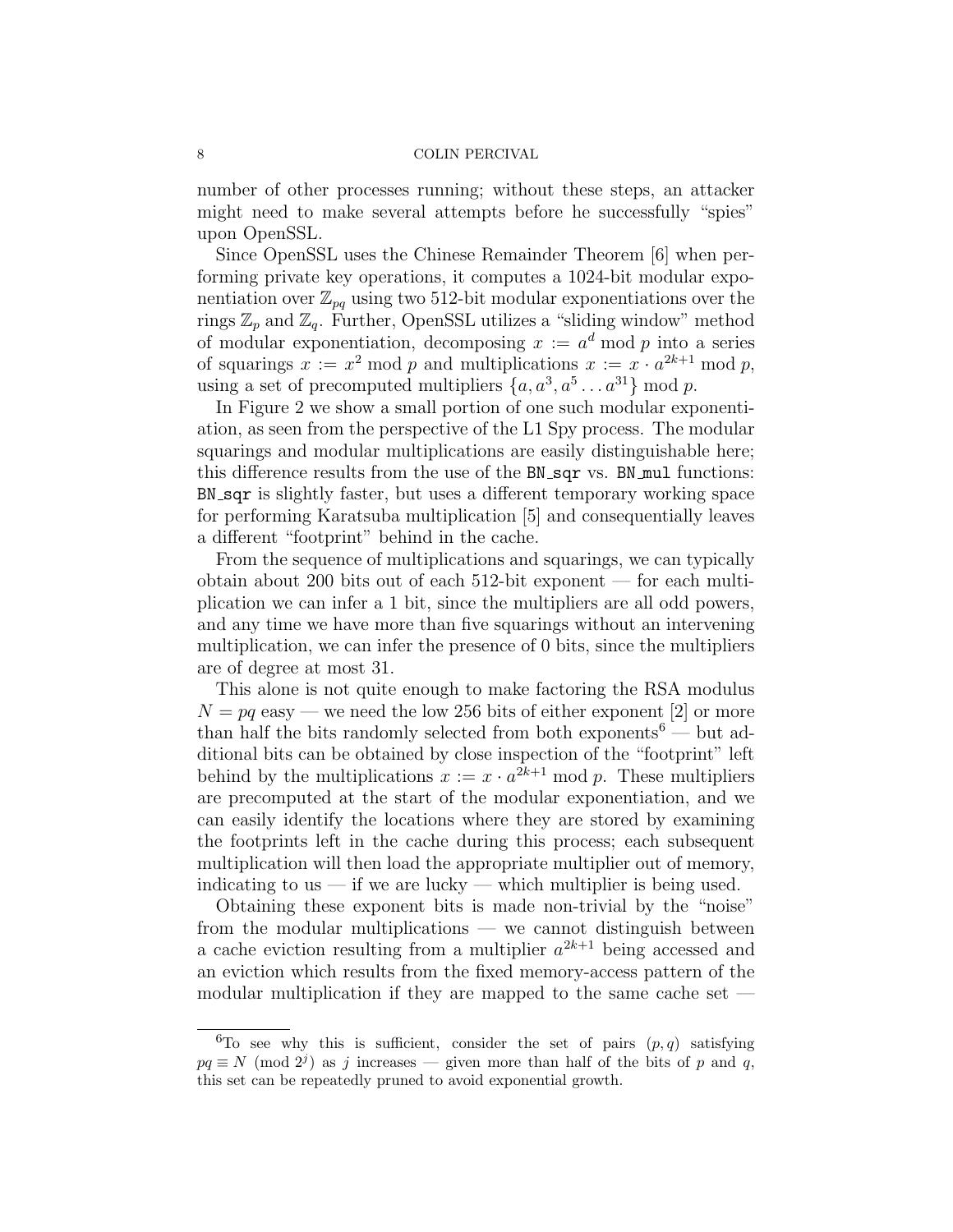and even once the correct cache set has been identified, the multiplier is often not uniquely determined; but in the case of OpenSSL we can typically identify the multiplier to within two possibilities in 50% of the modular multiplications. This provides us with an additional 110 bits from each exponent on average, for a total of 310 out of 512 bits, allowing the RSA modulus N to be easily factored.

### 6. Solutions and workarounds

Both the simultaneous multithreading covert channel and the associated side channel can be easily blocked by processor designers. In addition to the trivial option of not utilizing simultaneous multithreading, if the data caches are split into separate parts, with no sharing of resources between threads, then the channel would vanish. More interestingly, the covert channel can be almost completely removed, and the side channel can be made small enough as to be cryptologically insignificant, if the cache eviction logic is changed: Rather than using a single pseudo-LRU cache eviction strategy, the cache eviction logic could be made thread-aware and only allow thread A to evict a cache line "owned" by thread B if thread B currently "owns" more than its "fair share"(i.e., one half on current processors) of the cache lines in the set<sup>7</sup>. As we lack expertise in the field of microarchitecture, we cannot comment upon whether such a strategy would be practical in such a performance-critical path as the L1 data cache.

These channels can also be closed by the operating system. Again, simultaneous multithreading could be disabled; but a better solution can be provided by the kernel scheduler. Recognizing that a side channel between threads is only dangerous if the threads are operating at different privileges  $-$  or, put another way, if the threads are not permitted to debug each other — the scheduler could be written in such a way as to use the credentials of threads in the process of determining which threads should be scheduled on which (virtual) processors. There are some potential dangers in this approach, however: Since the credentials of a thread can be changed during a system call, the kernel would have to re-evaluate whether a set of threads are allowed to share a processor core at several different points, which could lead to a loss of performance, the introduction of bugs, and quite possibly difficulties involving the locking of kernel data.

In some cases, this side channel can also be closed at the application level. If applications and libraries are written in such a manner that the

<sup>&</sup>lt;sup>7</sup>Naturally, we would also require that cache lines are marked as "not owned" upon a context switch.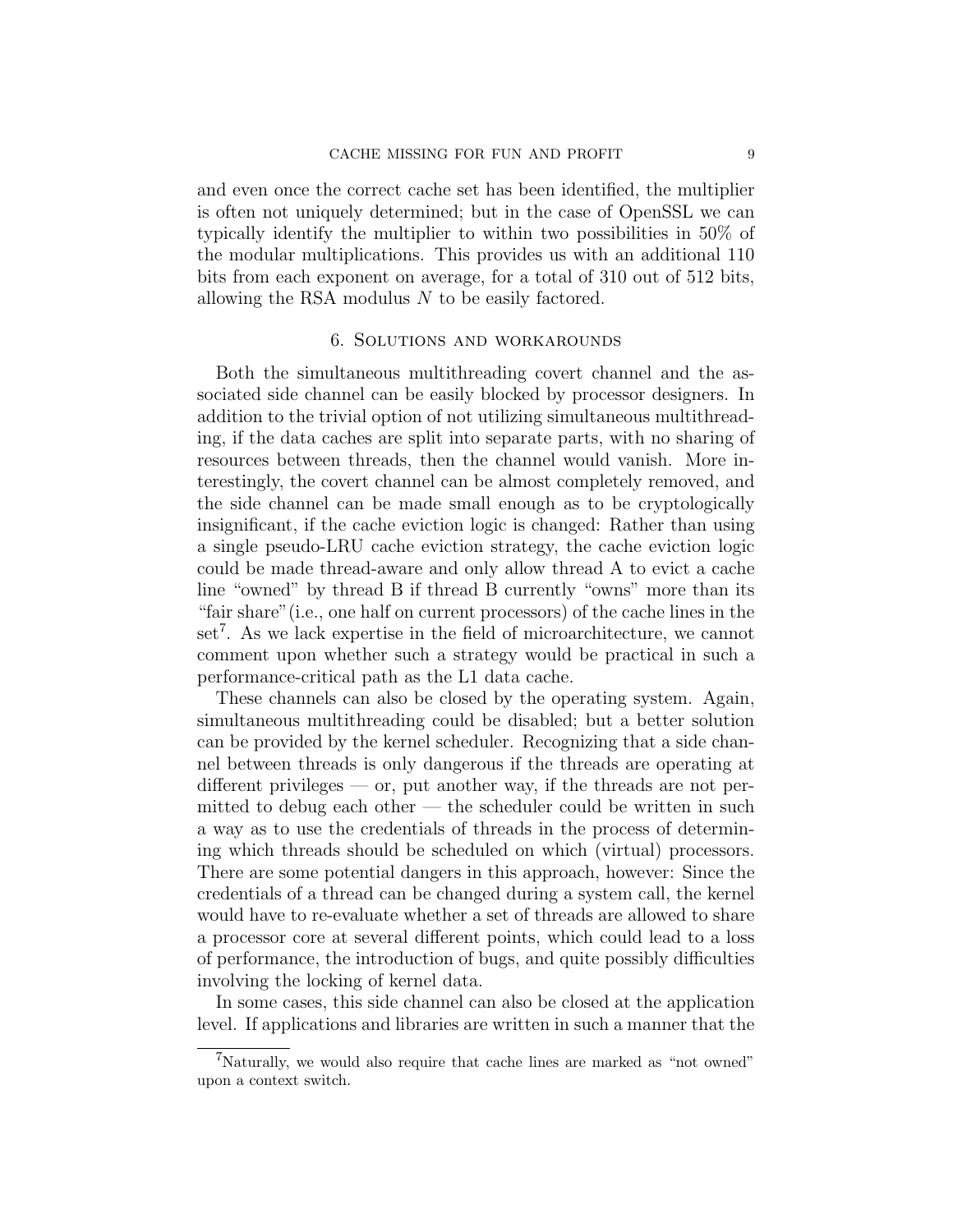code path and sequence of memory accesses are oblivious to the data and key being used, then all timing side channels are immediately and trivially closed<sup>8</sup>. This would be a dramatic divergence from existing practice<sup>9</sup>, and would require that some existing algorithms be thrown out or reworked considerably (e.g., the "sliding window" method of modular exponentiation), which could impact performance; however, in the specific case of RSA private key operations this loss of performance can be as little as 10%. This approach has the disadvantage of requiring a vast amount of code to be audited if it is to be carried out comprehensively (since any application which could conceivably be used to process senstive data would need to be inspected), but a good first step would be to rewrite the most obvious target for such attacks, namely cryptographic libraries.

Finally, the traditional method of closing covert timing channels is available: Access to the clock  $-$  in this case, the time stamp counter — can be removed. However, this is only an option on single-processor systems: On multi-processor systems, a "virtual" time stamp counter with sufficient precision could be obtained by utilizing a second thread which repeatedly increments a memory location. Even on uniprocessor systems, this approach should not be taken lightly, since many applications expect the time stamp counter to be available, either for profiling purposes, or to be used in combination with a random stream of events (e.g., key presses) as a source of entropy. A somewhat more tolerable approach would limit the frequency with which the time stamp counter could be read  $-\text{say}$ , to a maximum of four times within any 10000 cycle window — which would be very unlikely to affect any "real" software; but this could only be performed via modifications in the microcode, and it is not clear if the necessary modifications would even be possible given existing architectural limitations.

## 7. Recommendations

Our recommendations are as follows:

1. CPU designers should, on all future processors which implement simultaneous multithreading, use cache eviction strategies which respect threading and minimize the extent to which one thread can evict data used by another thread. Similarly, "multi-core" processors should

<sup>&</sup>lt;sup>8</sup>We assume that the hardware used does not exhibit data-dependent instruction timings; without this assumption, it is impossible to offer any such guarantees.

<sup>&</sup>lt;sup>9</sup>In OpenSSL, the large integer arithmetic code alone contains over a thousand "if" statements.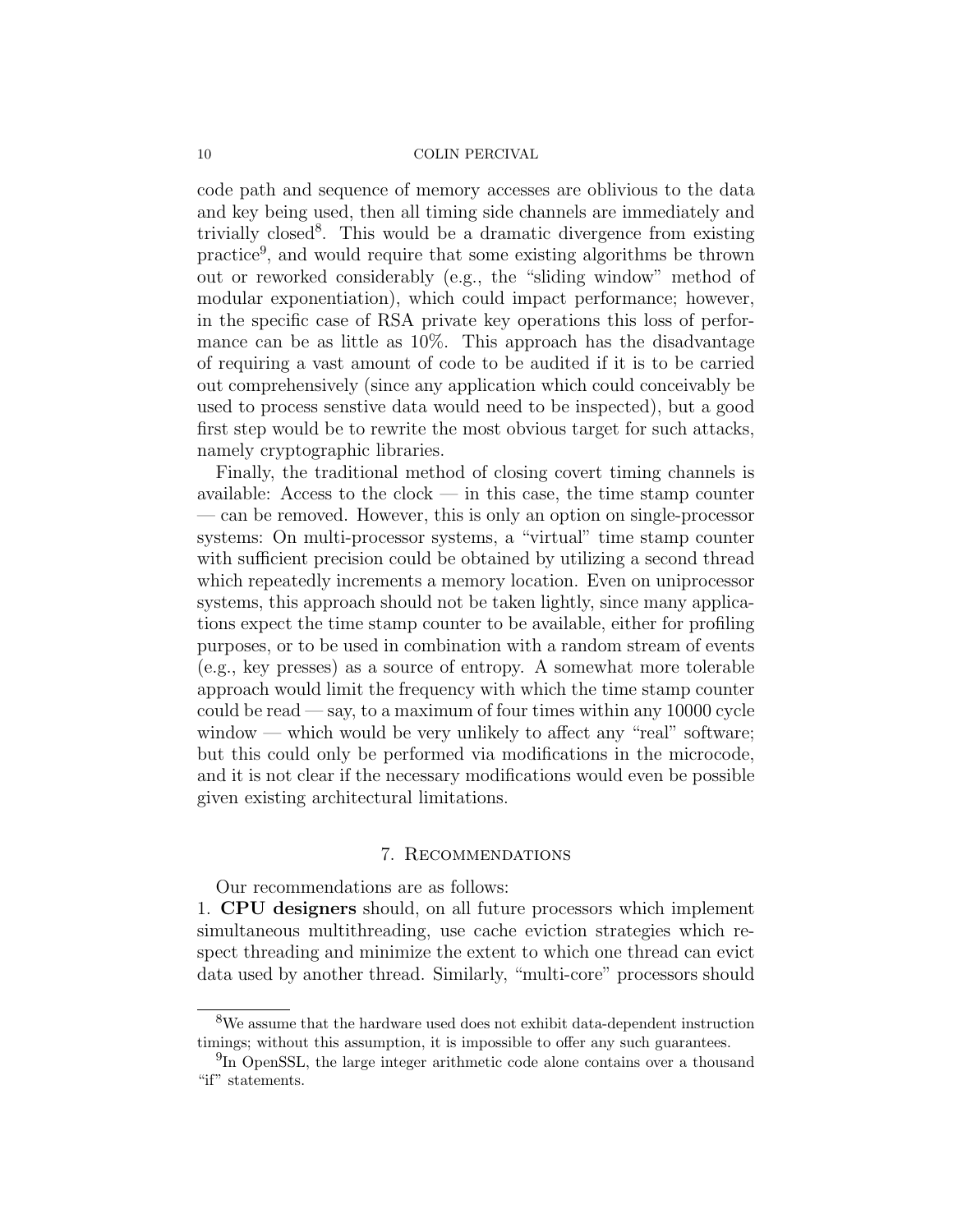either avoid sharing caches between the processor cores or use threadaware cache eviction strategies.

We further recommend that "x86" processors implementing Hyper-Threading should use a bit in the processor feature flags register to indicate whether the caches have been designed to close these covert and side channels, in order that operating systems can determine whether countermeasures are necessary.

2. Operating systems should first determine if countermeasures need to be taken. If the processor reports that the cache-eviction channels have been closed (as described above) or if the system is known to have no untrusted users, then no action needs to be taken. Otherwise, action must be taken to ensure that no pair of threads execute simultaneously on the same processor core if they have different privileges.

Due to the complexities of performing such privilege checks correctly and based on the principle that security fixes should be chosen in such a way as to minimize the potential for new bugs to be introduced, we recommend that existing operating systems provide the necessary avoidance of inappropriate co-scheduling by never scheduling any two threads on the same core, i.e., by only scheduling threads on the first thread associated with each processor core<sup>10</sup>. The more complex solution of allowing certain "blessed" pairs of threads to be scheduled on the same processor core is best delayed until future operating systems where it can be extensively tested.

In light of the potential for information to be leaked across context switches, especially via the L2 and larger cache(s), we also recommend that operating systems provide some mechanism for processes to request special "secure" treatment, which would include flushing all caches upon a context switch. It is not immediately clear whether it is possible to use the occupancy of the cache across context switches as a side channel, but if an unprivileged user can cause his code to pre-empt a cryptographic operation (e.g., by operating with a higher scheduling priority and being repeatedly woken up by another process), then there is certainly a strong possibility of a side channel existing even in the absence of Hyper-Threading.

3. Cryptographic libraries should be rewritten to avoid any datadependent or key-dependent memory access or code path patterns. As noted in the preceeding section, this is important both for the issues

 $10$ It is possible to disable Hyper-Threading, but it has been reported that some systems have problems with interrupt routing, attempting to send interrupts to a "virtual processor" which doesn't exist when Hyper-Threading is disabled. Consequently, it is safer to leave Hyper-Threading enabled, with all of the threads able to respond to interrupts, and close the security problems via the kernel scheduler.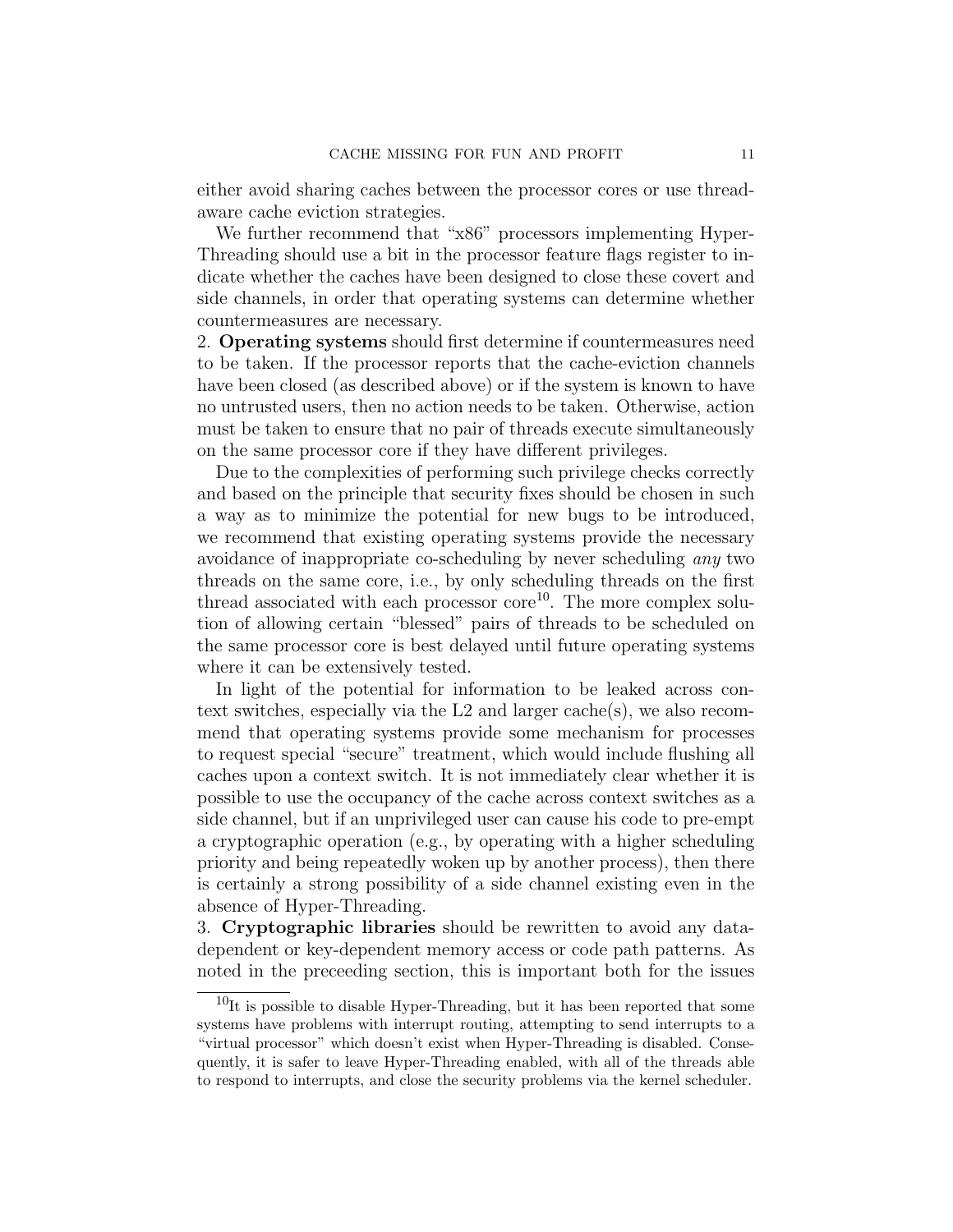discussed in this paper and also to eliminate the potential for new timing side channels.

We note, however, that due to the large number of cryptographic libraries in use, and the vastly larger number of applications which use (and distribute) them, it is impractical to attempt to fix all cryptographic libraries and applications in a narrow time frame, so the first line of defence against the particular issues discussed here must come from the operating system.

## 8. Acknowledgements

The author wishes to thank Jacques Vidrine and Mike O'Connor for their invaluable aid in facilitating communications prior to the public disclosure of this security issue, and the many people who provided helpful feedback during that period.

### **REFERENCES**

- [1] D.J. Bernstein. Cache-timing attacks on AES, 21 Nov 2004. Document ID: cd9faae9bd5308c440df50fc26a517b4.
- [2] D. Coppersmith. Finding a small root of a bivariate integer equation; factoring with high bits known. In U. Maurer, editor, Advances in Cryptology - EUROCRYPT '96, LNCS 1070, pages 178–189. Springer-Verlag, 1996.
- [3] FreeBSD Project. The FreeBSD operating system. http://www.freebsd.org/.
- [4] IEEE Std 1003.1. 2004 Edition.
- [5] A. Karatsuba and Y. Ofman. Multiplication of multidigit numbers on automata. Soviet Physics - Doklady, 7:595–596, 1963.
- [6] D.E. Knuth. Seminumerical Algorithms, volume 2 of The Art of Computer Programming. Addison Wesley, third edition, 1997.
- [7] B.W. Lampson. A note on the confinement problem. Communications of the ACM, 16(10):613–615, 1973.
- [8] D. Marr, F. Binns, D. Hill, G. Hinton, D. Koufaty, J. Miller, and M. Upton. Hyper-threading technology architecture and microarchitecture: A hypertext history. *Intel Technology Journal*, February 2002.

http://developer.intel.com/technology/itj/2002/volume06issue01/.

- [9] National Institute of Standards and Technology. Announcing the Advanced Encryption Standard (AES). NIST FIPS PUB 197, U.S. Department of Commerce, 2001.
- [10] L.E. Shar and E.S. Davidson. A multiminiprocessor system implemented through pipelining. IEEE Computer,  $7(2):42-51$ , 1974.
- [11] The OpenSSL Project. OpenSSL: The open source toolkit for SSL/TLS. http://www.openssl.org/.
- [12] D.M. Tullsen, S. Eggers, and H.M. Levy. Simultanous multithreading: Maximizing on-chip parallelism. In Proceedings of the 22nd Annual International Symposium on Computer Architecture, pages 392–403, 1995.

IRMACS Centre, Simon Fraser University, Burnaby, BC, Canada  $E$ -mail address: cperciva@freebsd.org